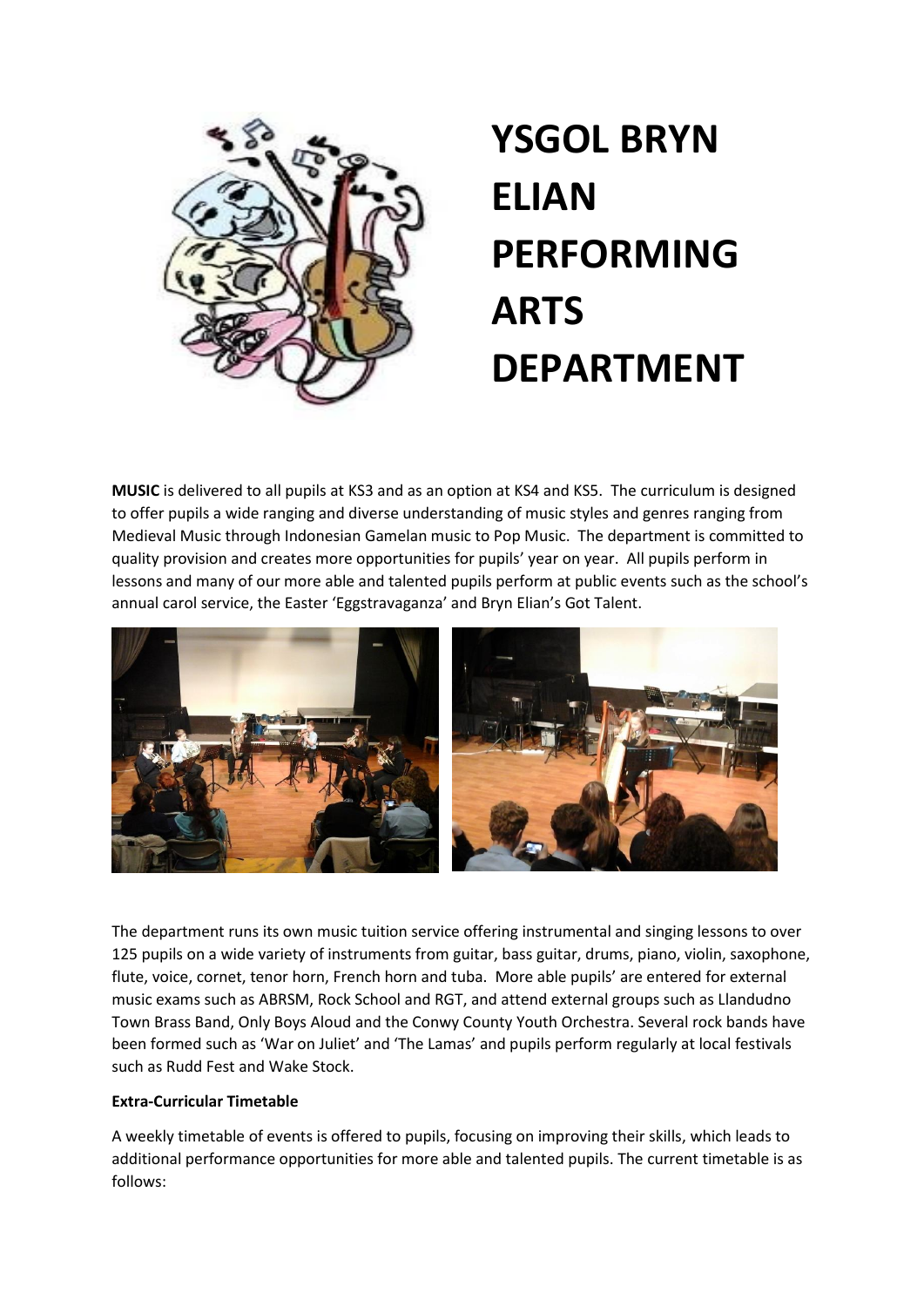# **CREATIVE & PERFORMING ARTS EXTRA-CURRICULAR CLUBS**



### **2016 - 2017**

| <b>Monday</b> | <b>Tues</b> | Wednesday           | Thursday                   | Friday               |
|---------------|-------------|---------------------|----------------------------|----------------------|
|               | day         |                     |                            |                      |
| <b>PIANO</b>  |             | <b>'POP' CHOIR</b>  | <b>DRAMA CLUB</b>          | <b>GCSE ROCK</b>     |
| <b>DUET</b>   |             | $2.45 - 3.45$ pm    | $2.45 - 3.45$ pm           | <b>BAND</b>          |
| <b>CLUB</b>   |             | <b>Music room 2</b> | Studio 1                   | $2.45 -$             |
| $2.45 -$      |             | If you like to sing | If you would like to learn | 3.45PM               |
| 3.45PM        |             | pop songs and       | how to act, then come      | <b>Music room</b>    |
| <b>Music</b>  |             | want to perform     | along. Everyone            | 1                    |
| room 1        |             | with others, then   | welcome                    | <b>Year 10 &amp;</b> |
| Year 10       |             | come along.         | <b>GUITAR CLUB</b>         | 11 GCSE              |
| & 11          |             | <b>Everyone</b>     | $2.45 - 3.45$ pm           | <b>Music</b>         |
| <b>GCSE</b>   |             | welcome.            | <b>Music room 2</b>        | pupils only          |
| <b>Music</b>  |             |                     | If you would like to learn |                      |
| pupils        |             | 'BUGSY MALONE'      | how to play the guitar,    | <b>KEYBOARD</b>      |
| only          |             | <b>REHEARSALS</b>   | then come along.           | <b>CLUB</b>          |
|               |             | Studio 1 and        | Everyone welcome.          | $2.45 -$             |
|               |             | <b>Music room 1</b> | <b>SENIOR CHOIR</b>        | 3.45pm               |
|               |             | If you would like   | $2.45 - 3.45$ pm           | <b>Music room</b>    |
|               |             | to be in the        | <b>Music room 1</b>        | $\overline{2}$       |
|               |             | school show         | If you like to sing with   | If you               |
|               |             | come along.         | others and are in Year 9   | would like           |
|               |             | <b>Everyone</b>     | $-13$ , then come along.   | to learn to          |
|               |             | welcome.            |                            | play the             |
|               |             |                     |                            | keyboard,            |
|               |             |                     |                            | then come            |
|               |             |                     |                            | along.               |
|               |             |                     |                            | <b>Everyone</b>      |
|               |             |                     |                            | welcome.             |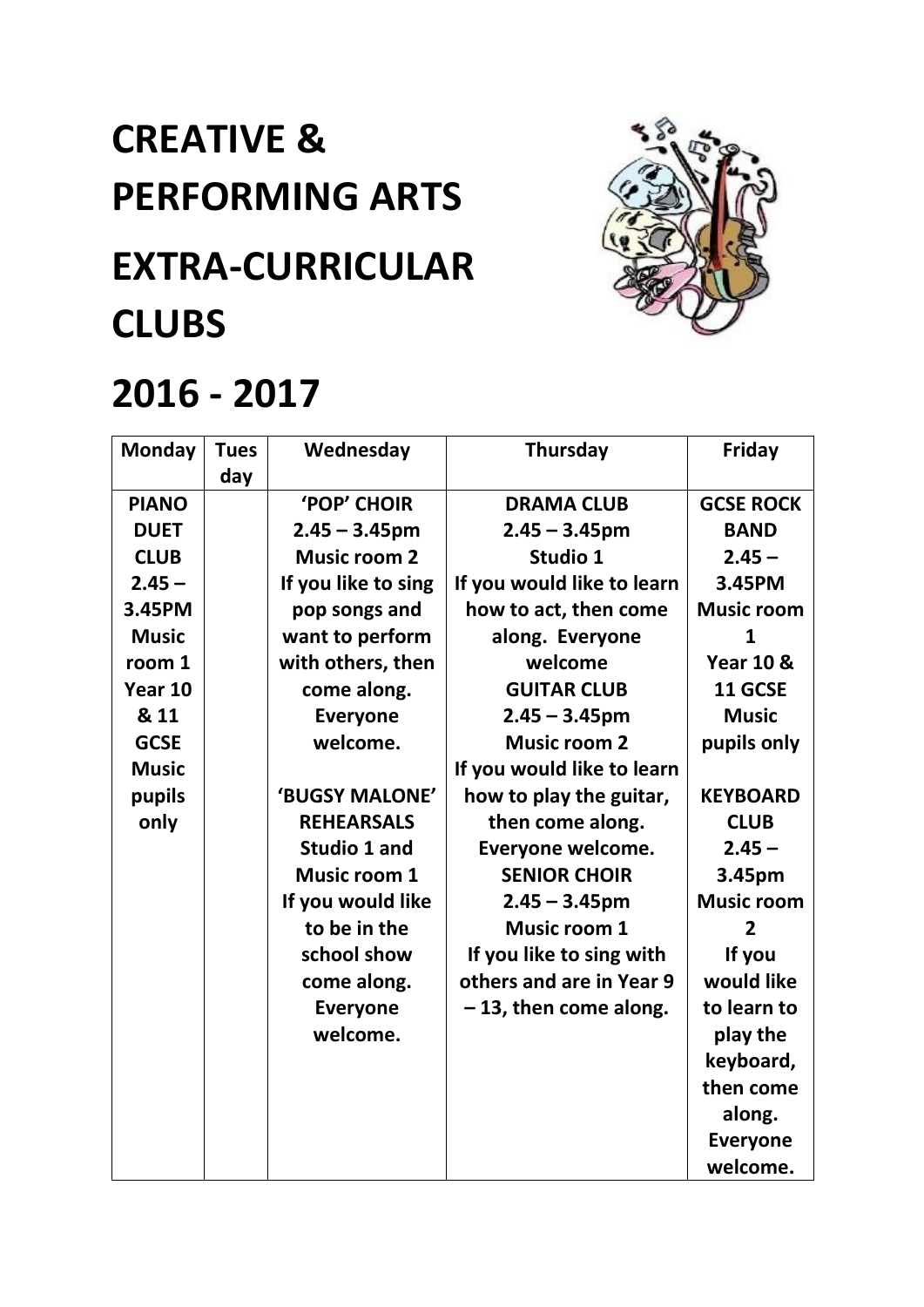#### **School Choir**

The school choir has performed at a diverse range of events from the Colwyn Bay Mayor's 'Shine' event, North Wales Choral Festival coming 3<sup>rd</sup> and the AT Charity Ball at Chester Racecourse hosted by Louise Minchin from BBC Breakfast.



#### **School Productions**

The annual school production gives excellent opportunities for MAT Music, Drama and Dance pupils to enrich their skills and experiences whether in performance or back stage roles. Performance roles include principles as well as chorus parts, spoken lines, dancing, singing or instrumental playing as part of the 'pit' band. Past productions have included 'Chicago', 'The Wizard of Oz' and 'Little Shop of Horrors'. This year's production is the musical 'Bugsy Malone' to be performed on 17<sup>th</sup> & 18<sup>th</sup> July 2017. Auditions and recruitment will be held in early September.